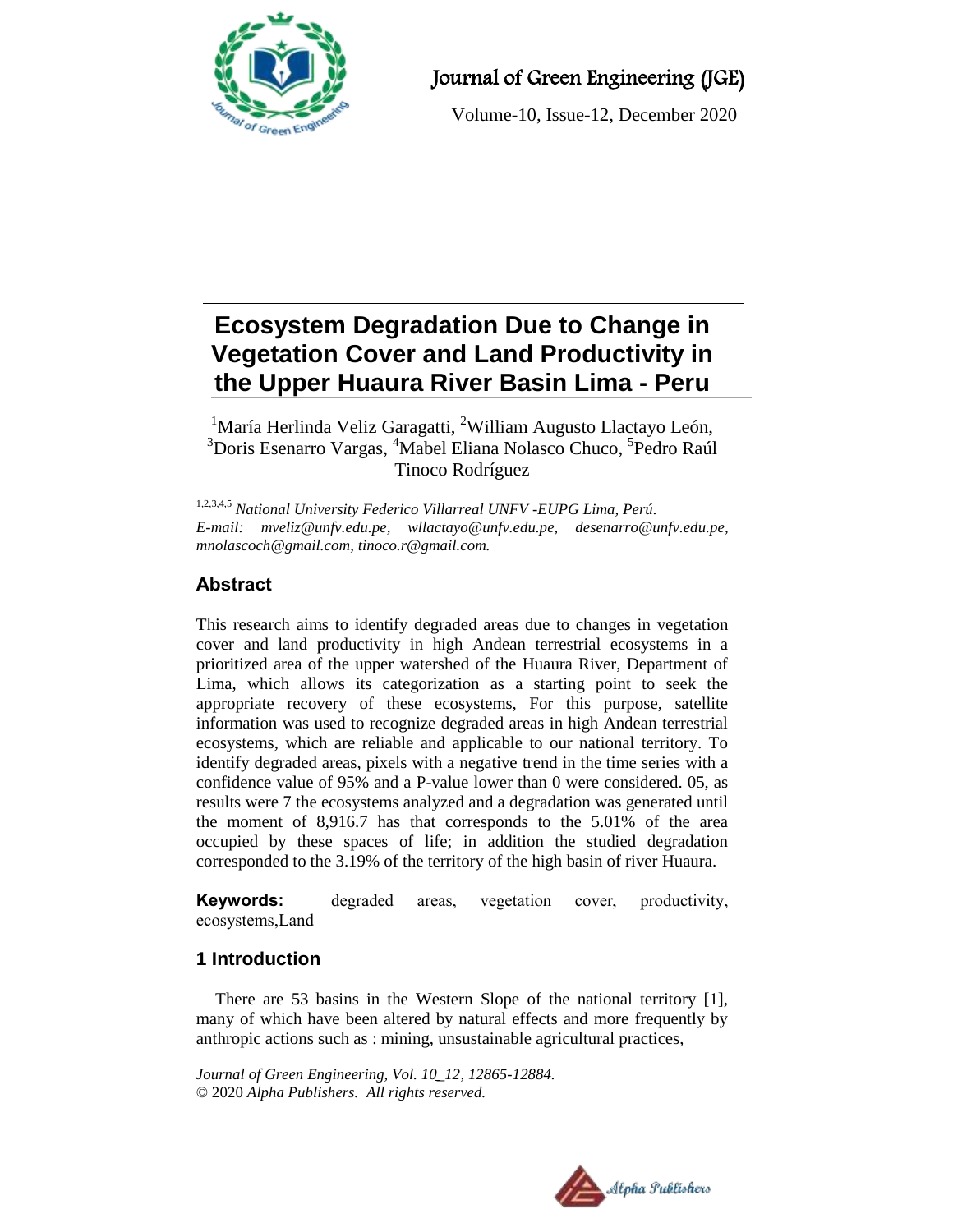overgrazing, pollution from industrial and non-industrial sources, as well as landscape modification; the upper basin of the Huaura River begins in the central zone of the Andes Mountains at more than 5,000 meters above sea level, and runs westward to flow into the Pacific Ocean, covering an area of 4,770 km [2], but its territory is formed by different ecosystems that determine different characteristics in their ecological structure, in which if alterations are found, the conditions of analysis must be differentiated[3]. Considering the similar characteristics of the Upper Huaura River Basin, with the 53 that exist in the Western Slope of the national territory, it is of interest to know the feasibility of making a study of the degradation in the different ecosystems that this basin presents, through the use of satellite images and the analysis of biophysical indicators that these provide when they are processed by analysis platforms such as Google Earth Engine (GEE). The identification and characterization of degraded areas in the upper Huara River basin is a strategic step to seek a solution to the degradation processes and to adequately manage these spaces with actions that allow the recovery of ecosystem services, reduce or stop the decrease in species diversity, improve the nutritional value of crops, reduce or stop soil erosion and reduce the incidence of natural hazards (landslides and mudslides) that ultimately impact the quality of life of the population and their livelihoods [4].

Peru has degraded natural areas that are located throughout the country, according to MINAM degraded areas nationwide reach 14% of the territory and include coastal ecosystems, Andean and Amazon, these areas are characterized by having suffered total or partial loss of their essential factors such as soil, vegetation or water [5,6]. Given that the identification of degradation in ecosystems is complex, international organizations such as the United Nations Convention to Combat Desertification (UNCCD) recommend using key indicators such as the change in vegetation cover, changes in land productivity (measured as a reduction in the net primary productivity of ecosystems) and changes in soil carbon stocks, in this case, the degradation resulting from the measurement of the first two is specifically obtained in the upper basin of the Huaura River, Department of Lima[7,8].. The generation of these indicators is only possible using a time series of biophysical data that is extracted from satellite images, so it is necessary and technologically feasible to use images with a high time series, in this case 31 years, to analyze changes in land use and loss of productivity, which allows to establish with greater specificity the degradation conditions of the different ecosystems of the upper Huaura River Basin, in order to support the recovery of affected ecosystems. [9,10].

The NDT conceptual framework has been designed to be applicable to all land uses - i.e. land managed for production (such as agriculture or forestry), for conservation (such as protected areas) and land occupied by human settlements and infrastructure - and to all types of land degradation, in a wide variety of circumstances in each country, so that it can be

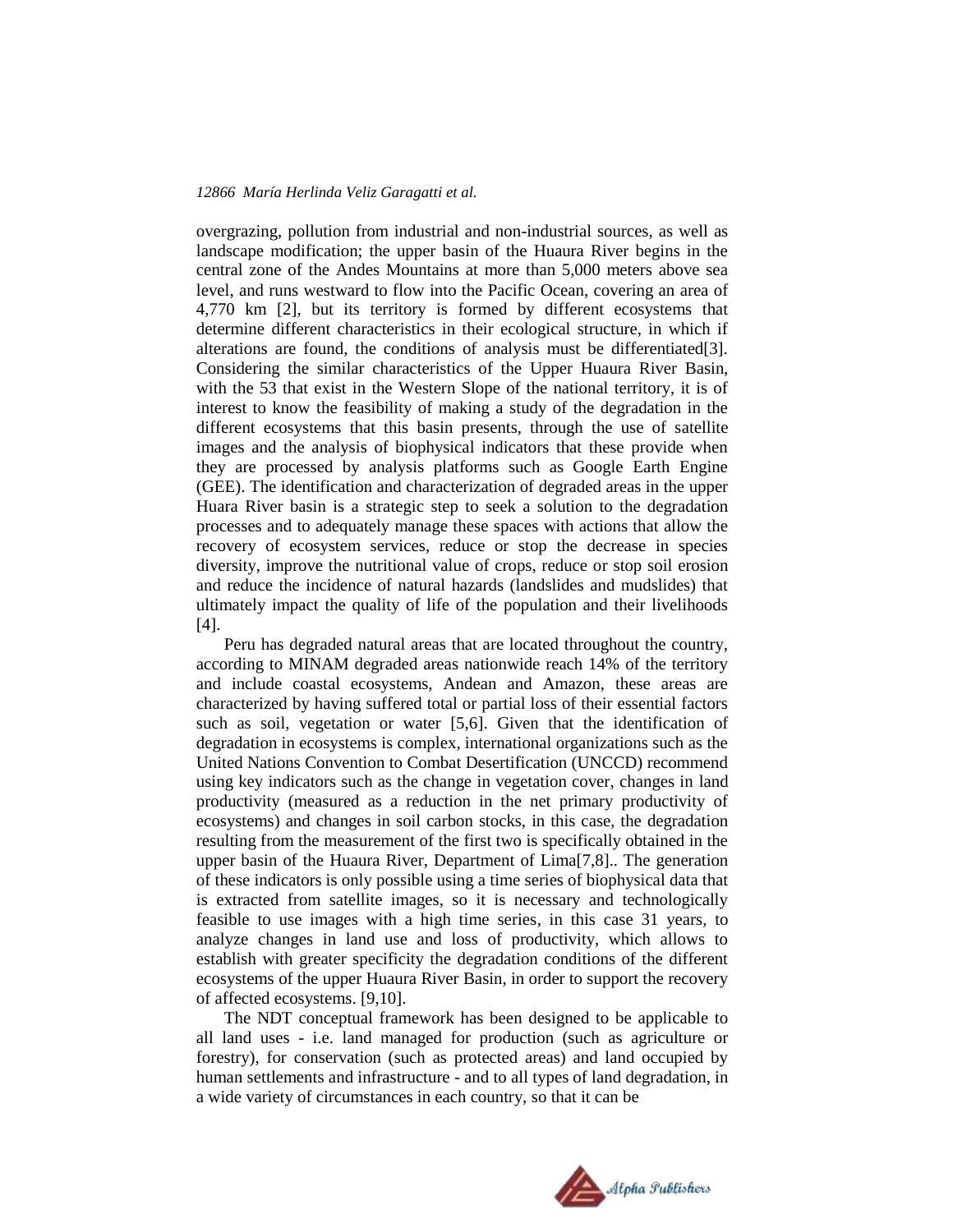implemented in a harmonized way by all countries that choose to achieve the NDT[11,12].



Solid arrows indicate cause-effect relationships; the doshed arrows show the respo nse relationships.



The causal framework depicted in Figure 1 relies on natural and biophysical human-influenced processes that cause and impact the provision of ecosystem services emanating from land-based natural capital that contribute to human well-being [13]. Figure 2 presents these complex interrelationships within a structure that seeks to simplify complexity while emphasizing a wide variety of relevant linkages and processes modified from [14].

### **2 Method**

Universe: Upper basin of the Huaura River, Sample: The entire upper basin of the Huaura River :  $AD = (\Delta PPN)$  U ( $\Delta CUS$ ).

The time series analysis of the Primary Vegetation Productivity (PPN) trend was executed using the Normalized Difference Vegetation Index (NDVI), as an approximation to the PPN. This implies the processing of LANDSAT satellite images for a period of 31 years depending on availability. Annual mosaics were built, choosing the best pixels found by using the average of the data per year.

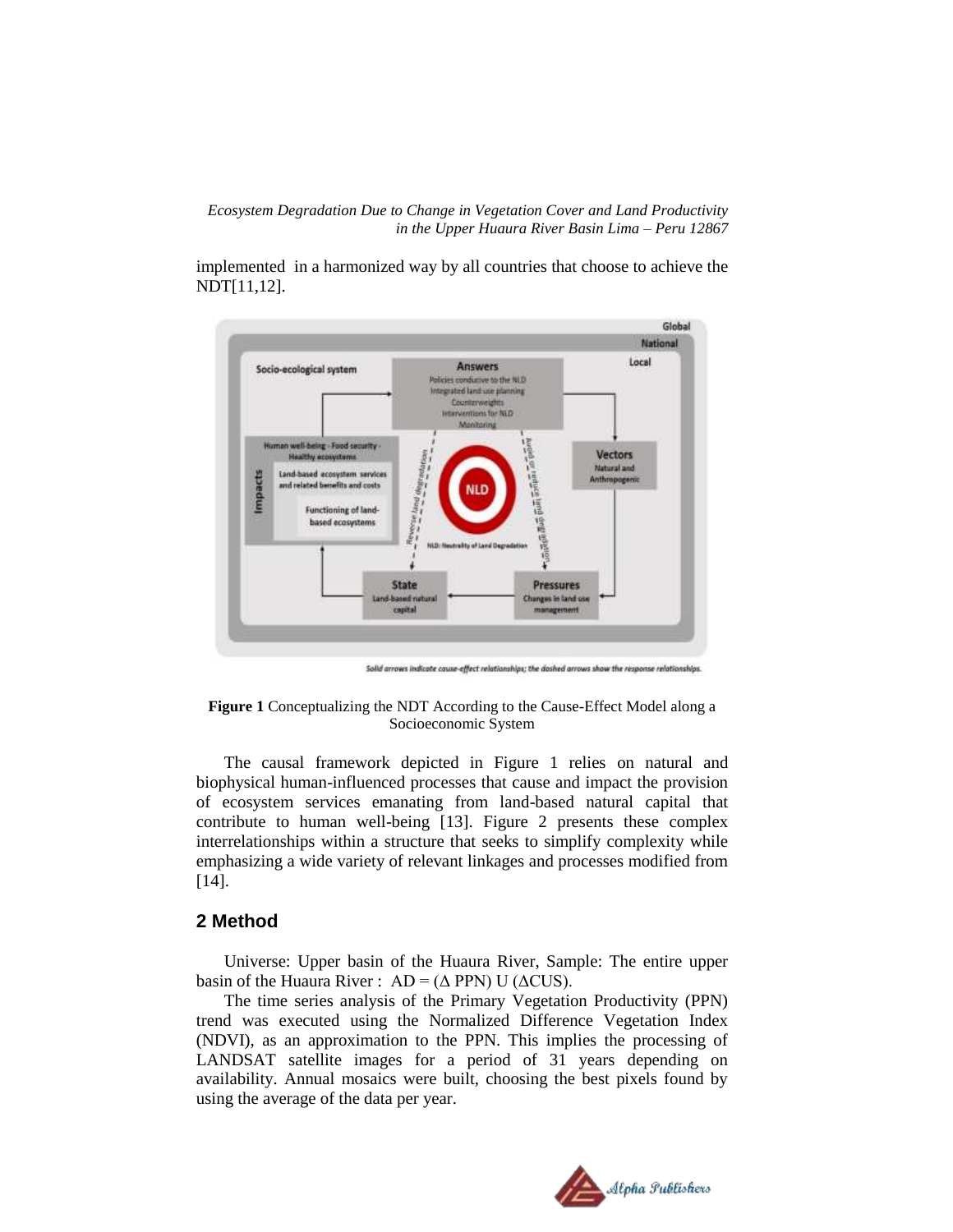For the study area, the following indicators were analyzed, following the analysis model presented: a) Dynamic of change in vegetation cover and b) Dynamic of change in net primary productivity of vegetation (NPP). From this, information from satellite images is collected and analyzed through the use of the GEE (Google Earth Engine) and Terra I platform respectively. [5,6,15].

Mann-Kendall's non-parametric statistical test has been used to evaluate and detect time series trends. The purpose of the Mann-Kendall test [14,15,16]. is to statistically evaluate whether there is a monotonic upward (positive) or downward (negative) trend of the variable of interest over time. A monotonic upward (or downward) trend means that the variable increases (or decreases) steadily over time, but the trend may or may not be linear. For the identification of degraded areas, we have considered those pixels that have a negative trend, in the time series, with a confidence value of 95% and a P-value less than 0.05.

Likewise, changes in land cover and use (CUS) were evaluated using information from MODIS image analysis (MDVI) and TRMM (Precipitation) that detects changes in vegetation cover due to anthropic interventions, which is provided by Terra-i. The system is based on the premise that, from one date to the next, natural vegetation follows a predictable pattern of changes in its greenery. This is done by using a computerized neural network that is "trained" to understand the normal pattern of changes in vegetation greenery in relation to the terrain and rainfall of a site and then mark areas of change where the greenery suddenly changes by normal limits[7,8]



**Figure 2** Outline of the Data Collection and Analysis Instrument

Figure 2 shows the outline of the data collection and analysis instrument for the determination of degraded areas in the research area. Figure 3 shows Reduced Productivity of the Wetland Ecosystem.

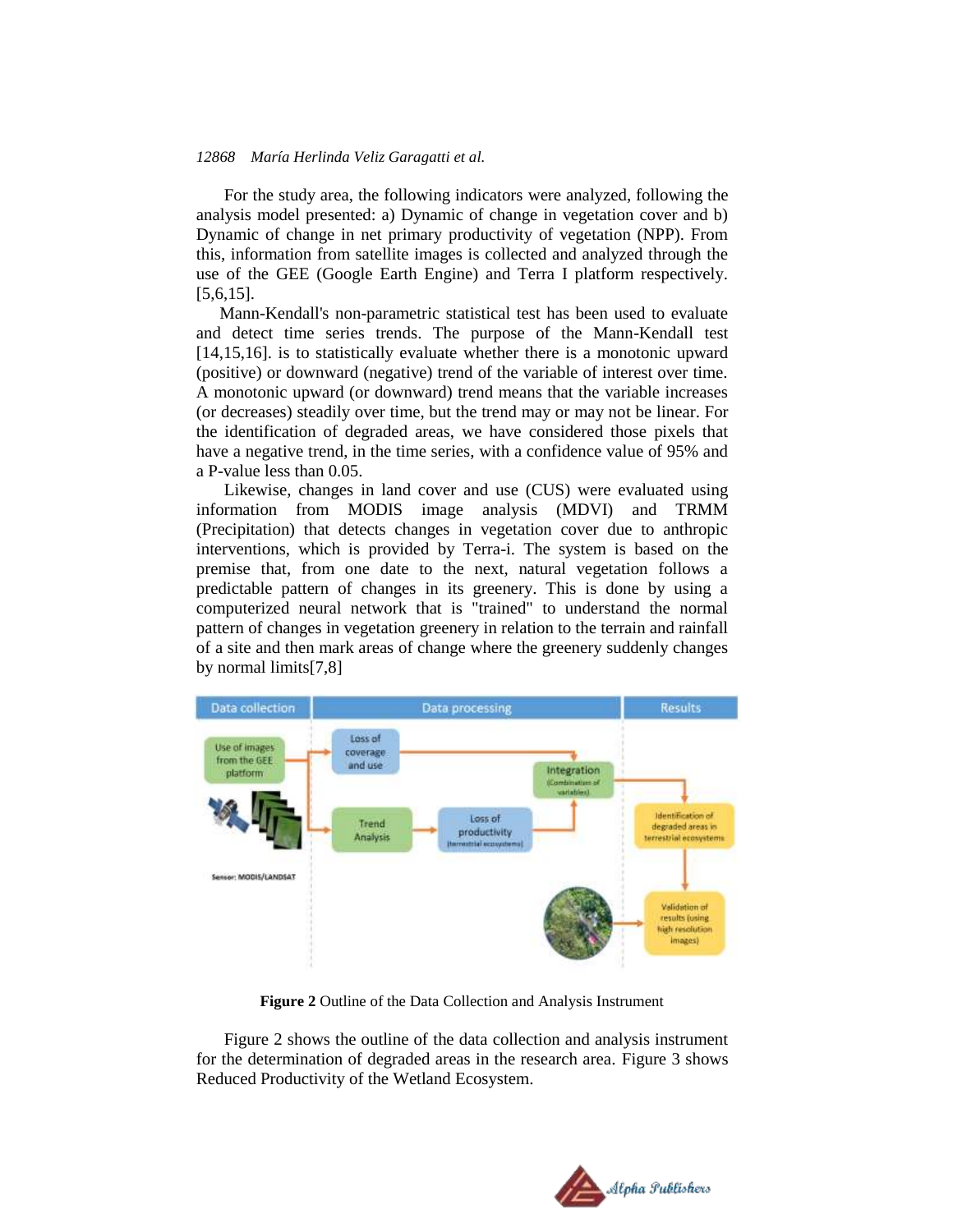

**Figure 3** Reduced Productivity of the Wetland Ecosystem

# **3 Results**

Evaluation of the thematic accuracy of the results obtained through the use of high-resolution images.

Mann-Kendall's non-parametric statistical test was used to evaluate and detect time series trends. The purpose of this test is to statistically evaluate whether there is a monotonic upward (positive) or downward (negative) trend of the variable of interest over time. A monotonic upward (or downward) trend means that the variable increases (or decreases) steadily over time, but the trend may or may not be linear. [9].

**Table 1** Statistical Test Results

| Mann-<br>Kendall<br>confidence<br>leve | Total number of<br>elements | No. of elements<br>that passed the<br>test | % of elements<br>that passed the<br>test |
|----------------------------------------|-----------------------------|--------------------------------------------|------------------------------------------|
| 95%                                    | 3102391                     | 272675                                     | 8.8                                      |

The confidence of the Man Kendall test is defined at 95%, which was analyzed for each element (pixel) of the entire universe of the study area (3102391 pixels). As a result of the statistical test, 8.8% of the elements

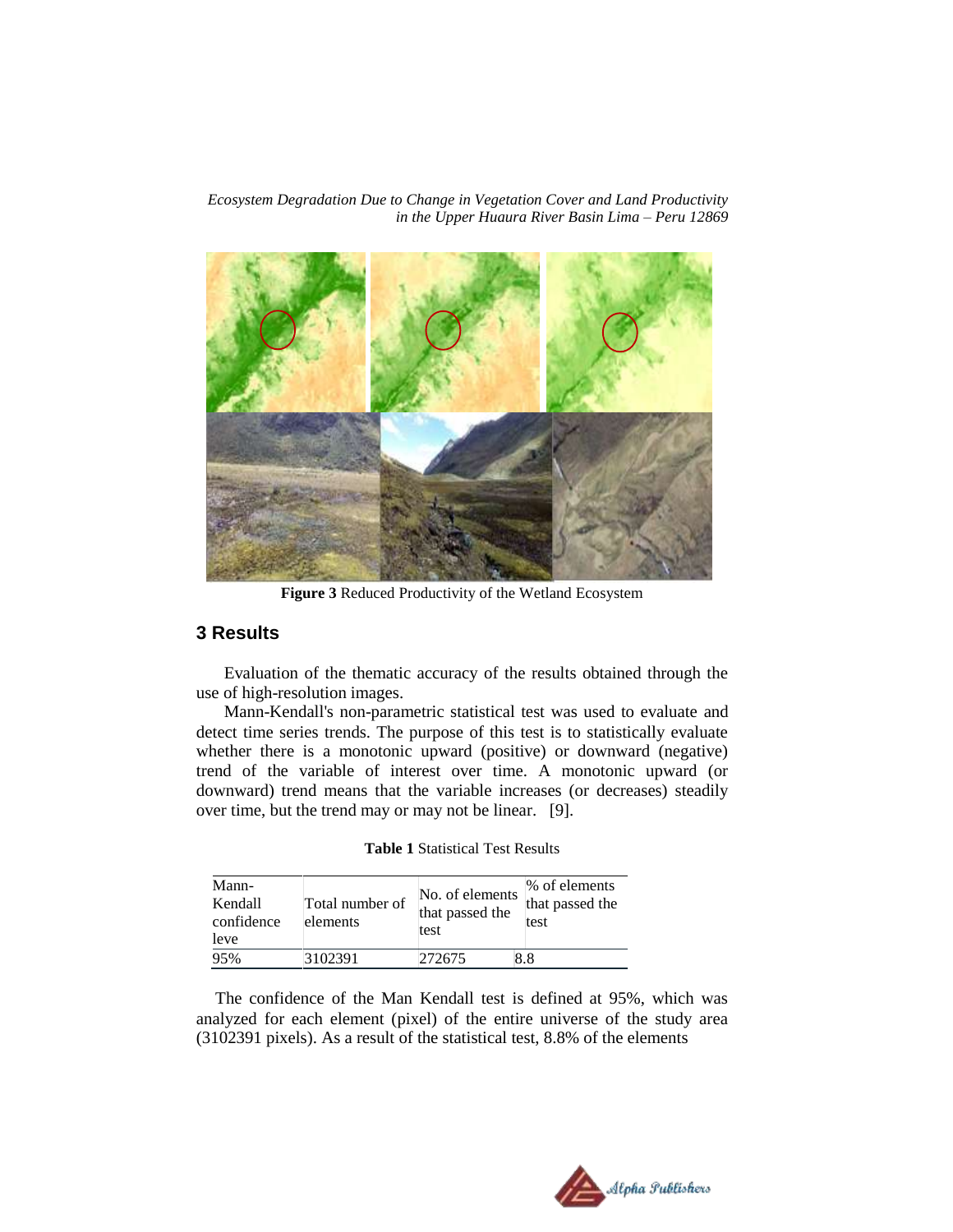(272675 pixels) have time series, with negative trends, that passed the test with the established confidence level [17].

For the identification of degraded areas, those pixels that have a negative trend, in the time series, with a confidence level of 95% and a P-value lower than 0.05 have been considered. Table 1 provides Statistical Test Results.

#### *3.1 Evaluation of Thematic Accuracy*

For the validation of the thematic accuracy, it was done with an esterified random sampling design, considering the degraded and non-degraded classes as the strata. The number of sampling points was calculated based on the formula of [10,18].

$$
n = \frac{Z^2 pqN}{e^2(N-1) + Z^2 pq}
$$

Where:

Z: 1.96 according to the 95% confidence level

p: percentage of the population that has the desired attribute: 70

q: percentage of the population that does not have the desired attribute: 30

N: size of the universe: 279 215 pixels

e: maximum accepted estimation error: 10%

n: sample size: 80

With the formula, 80 points were determined for the study area. These points were evaluated in cabinet by means of the multi-temporal interpretation of high-resolution images from the Google Earth Pro web platform and the Sentinel 2 satellite. The results of this evaluation were taken to the analysis in a confusion matrix, to obtain the global precision data and the Kappa index. Table 2 provides Confusion Matrix.

|  | <b>Table 2 Confusion Matrix</b> |  |
|--|---------------------------------|--|
|--|---------------------------------|--|

|                           | <b>REFERENCE RESULTS (validation)</b> |                 |                            |              |                         |                             |
|---------------------------|---------------------------------------|-----------------|----------------------------|--------------|-------------------------|-----------------------------|
|                           | <b>Class</b>                          | <b>Degraded</b> | N <sub>0</sub><br>degraded | <b>Total</b> | <b>User</b><br>accuracy | <b>Commissi</b><br>on error |
|                           | Degraded                              | 31              | 9                          | 40           | 0.5                     | 0.5                         |
|                           | <b>Not</b><br>degraded                | 9               | 31                         | 40           | 0.5                     | 0.5                         |
|                           | Total                                 | 40              | 40                         | 80           |                         |                             |
| <b>Identification Map</b> | Accuracy<br>Producer                  | 0.5             | 0.5                        |              |                         |                             |
|                           | Error<br>Omission                     | 0.5             | 0.5                        |              |                         |                             |

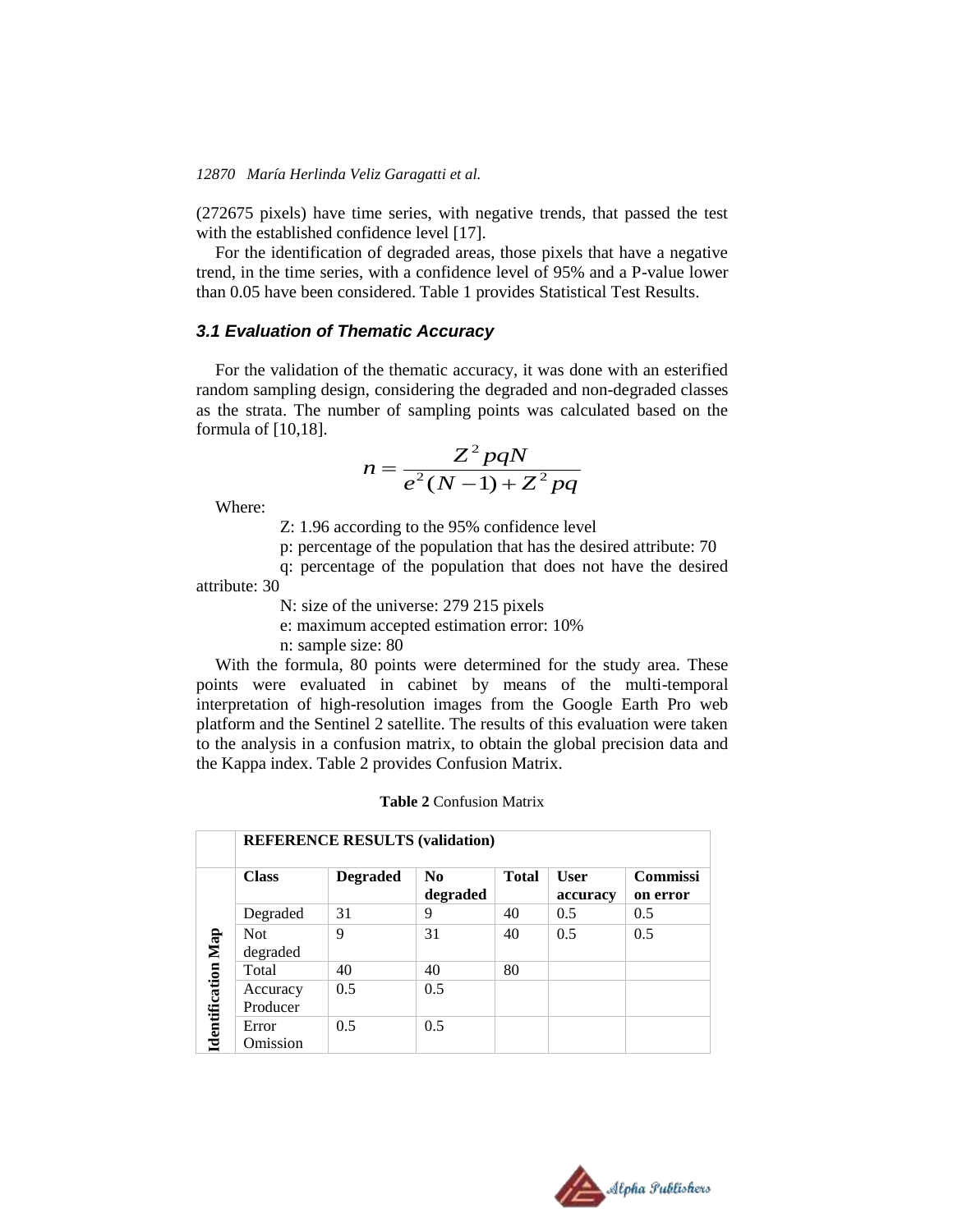After this calculation it can be said that the map of degraded areas has an overall accuracy of 78%, i.e. the proportion of "degraded areas" and "nondegraded areas" are correctly classified at 78%.

The kappa index presents a value of 0.55, which indicates that the information has a moderate degree of agreement with respect to the evaluation in cabinet. Table 3 provides Concordance Levels According to the Kappa Index.

| Kappa          | Degree of agreement |
|----------------|---------------------|
| < 0.00         | without agreement   |
| $>0.00 - 0.20$ | insignificant       |
| $0.21 - 0.40$  | discreet            |
| $>0.41 - 0.60$ | moderated           |
| $0.61 - 0.80$  | substantial         |
| $0,81 - 1,00$  | Almost perfect      |

**Table 3** Concordance Levels According to the Kappa Index

#### *3.2 Categorization of Degraded Areas*

| Code           | Ecosystem<br>Approach            | Origin<br>Criteria | <b>Intensity Criterion</b> | Symbol  | Surface<br>Area (Ha) |
|----------------|----------------------------------|--------------------|----------------------------|---------|----------------------|
| 1              | natural                          | direct             | Low density                | $I-b$   | 1328.04              |
| $\overline{2}$ | ecosystems                       |                    | medium intensity           | $I-m$   | 242.55               |
| 3              |                                  |                    | high intensity             | I-a     | 55.89                |
| $\overline{4}$ |                                  |                    | critical intensity         | $I-c$   | 16.11                |
| 5              |                                  | indirect           | low intensity              | $D-h$   | 2764.98              |
| 6              |                                  |                    | medium intensity           | $D-m$   | 498.06               |
| 7              |                                  |                    | high intensity             | $D-a$   | 112.77               |
| 8              |                                  |                    | critical intensity         | $D-c$   | 25.02                |
| 9              | intervened<br>ecosystems         |                    | intervention areas         | $Ad-ZI$ | 991.98               |
|                | Total degraded areas categorized |                    |                            | 6035.4  |                      |
|                | Total uncategorized areas        |                    |                            | 2870.13 |                      |
|                | Total degraded areas             |                    |                            | 8905.53 |                      |

Considering the ecosystems (ecosystem criterion) the degraded areas have been categorized according to whether they are under the influence of anthropogenic factors (direct factors) or natural factors (indirect factors). Among the direct factors we used the human footprint index, extractive

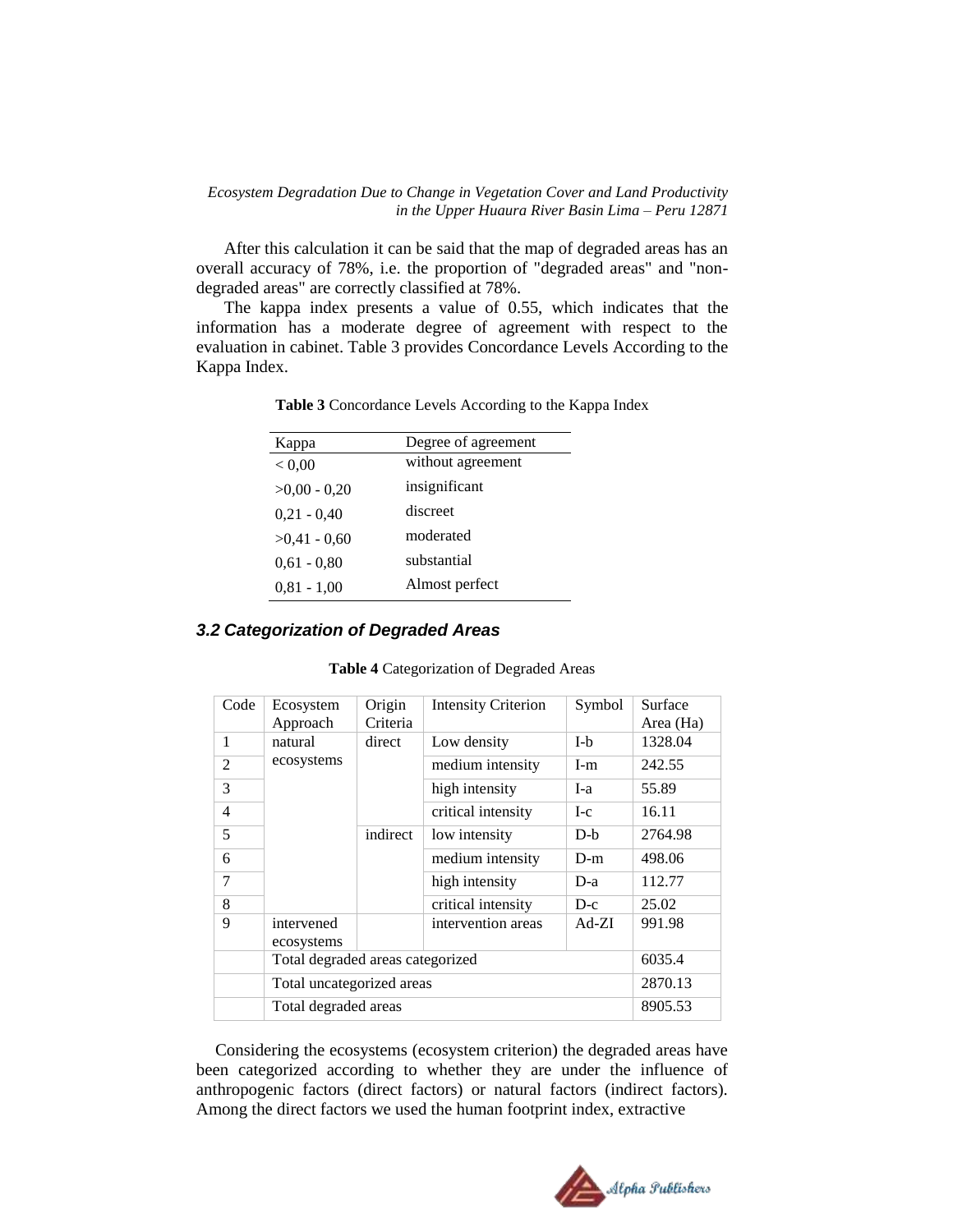activities, the index of roads (open street map), mining concessions, etc.; among the information that defines natural aspects we considered the slope, water occurrence, temperature variation, mass removal movements. Table 4 shows the results of this categorization. [19].

Identify areas degraded due to changes in vegetation cover and land productivity in high Andean terrestrial ecosystems show table 4, The high Andean ecosystems found in the upper basin of the Huaura River are:



**Figure 4** Map of Ecosystems present in the Upper Huaura River Basin

Figure 4 shows the Upper Huaura River Basin with the ecosystems, which present different colors for their identification, they are: the Bofedal of light green color, the High Andean Relict Forest, of dark green color; the Andean Matorral of light brown color, the Puna Húmeda Grass, of light orange color; the Periglacial identified by the light brown color; the Glacial ecosystem with the light blue color. The Agricultural area has been considered a space of the basin because it is millenary, developed by the ancient inhabitants of that area and is identified with the color yellow. The red lines are the transportation routes, the blue lines are the rivers and the lentic water mirrors such as the dark blue lakes and lagoons can also be seen [20].



**Figure 5** Total areas by Ecosystem of the Upper Watershed of tio Huaura (Ha)

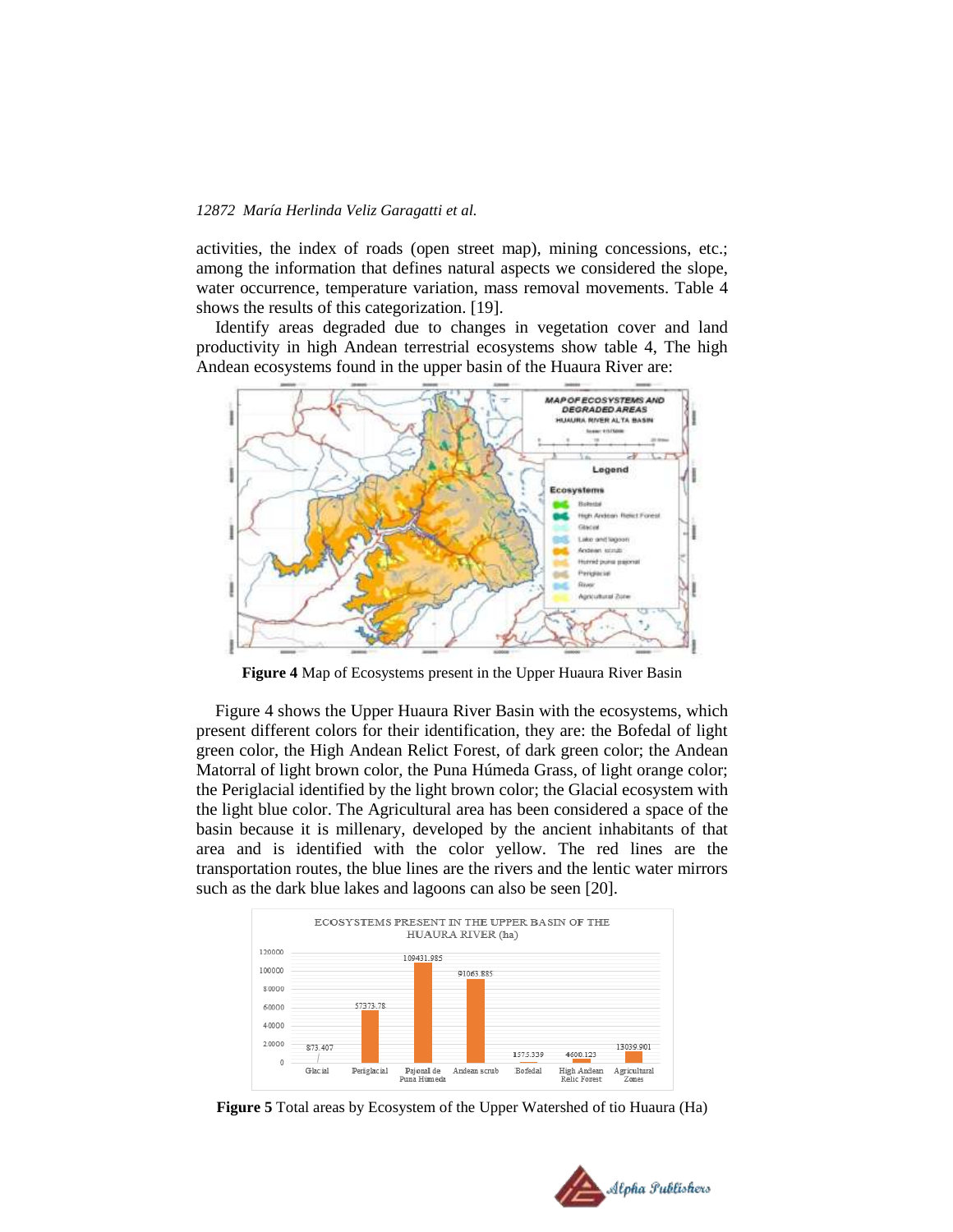Figure 5 shows the total number of hectares present for each ecosystem, noting that the most dominant are the Puna grasslands with 109431.985 hectares, followed by the Andean shrublands with 91063.885 hectares and the next most dominant is the Periglacial with 57373.78 hectares. The other ecosystems have less than 15,000 hectares each.



**Figure 6** Location Map of the Ecosystems of the Upper Huaura River Basin, Incorporating the Area Degraded By Changes in Vegetation Cover and Land Productivity.

Figure 6 shows the areas degraded by changes in vegetation cover and land productivity, these are represented by the color purple and indicates that 8,916.7 hectares have been degraded, which is 5.01% of the total hectares of the sum of the ecosystems and 3.19% of the territory of the Upper Huaura River Basin. [18]



**Figure 7** Location map of the Puna Húmeda Puna Ecosystem in the Upper Basin of the Huaura River, incorporating the area degraded by Changes in Vegetation Cover and Land Productivity.

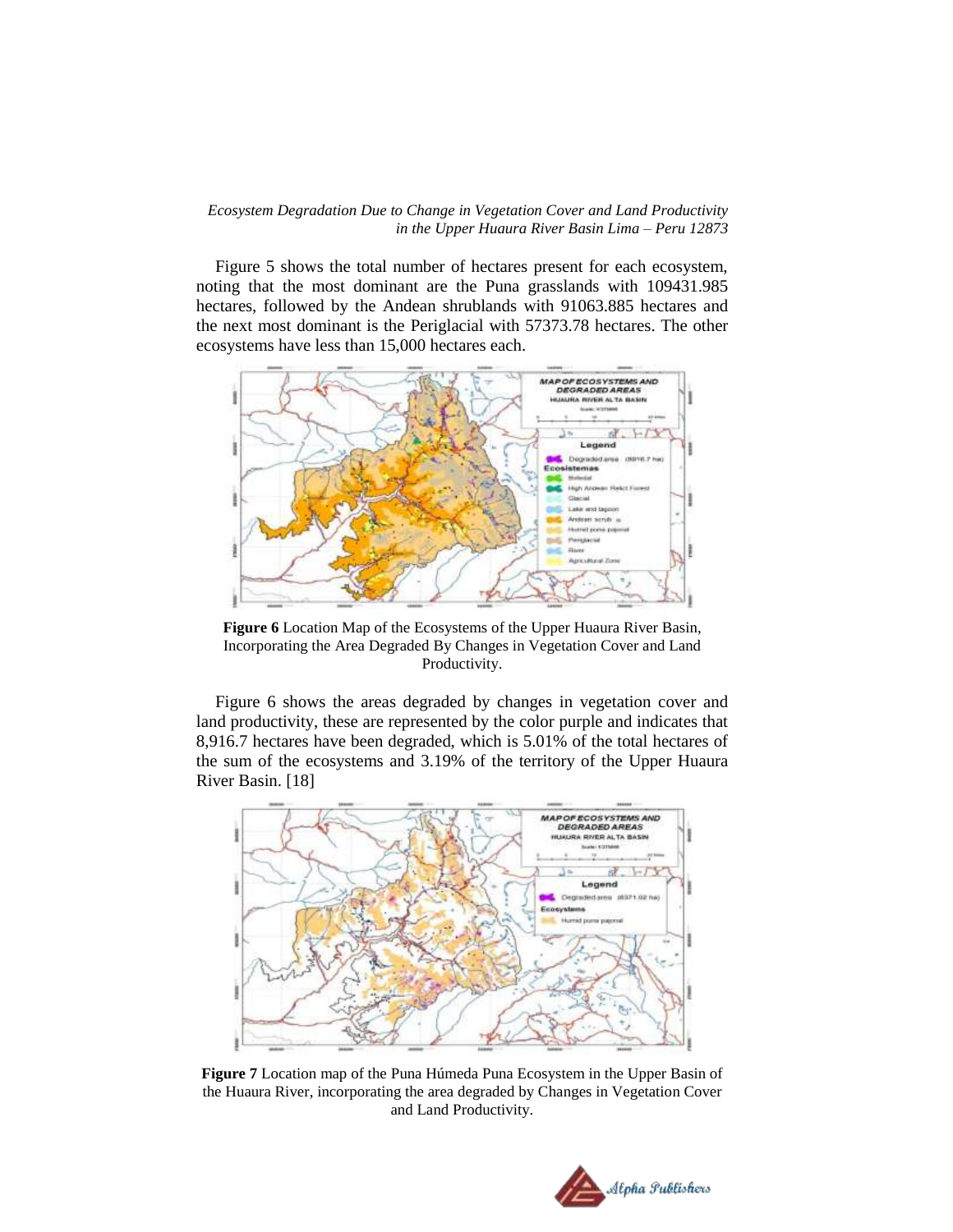Figure 7 shows the ecosystem present in a dispersed form, especially at the edges of the basin. There are 51 human populations, which are represented with black dots; the degraded areas that affect this ecosystem are also shown, those identified by the color purple and are found in a dispersed manner in this ecosystem and correspond to 6371.02 has, as shown in figure 10.



**Figure 8** Total Area of the Puna Grassland Ecosystem and the Total Number of Hectares of Degraded Areas

 Figure 8 shows the total number of hectares of the Puna grassland ecosystem with 109431.985 hectares and the degraded space adds up to 6371.02 hectares, which corresponds to the degradation by land productivity that is equivalent to 5. 8% of the total space of the Puna grassland ecosystem in the study area [21].



**Figure 9** Location Map of the Andean Scrubland Ecosystem in the Upper Huaura River Basin, Incorporating the Area Degraded By Vegetation Cover Change and Primary Land Productivity.

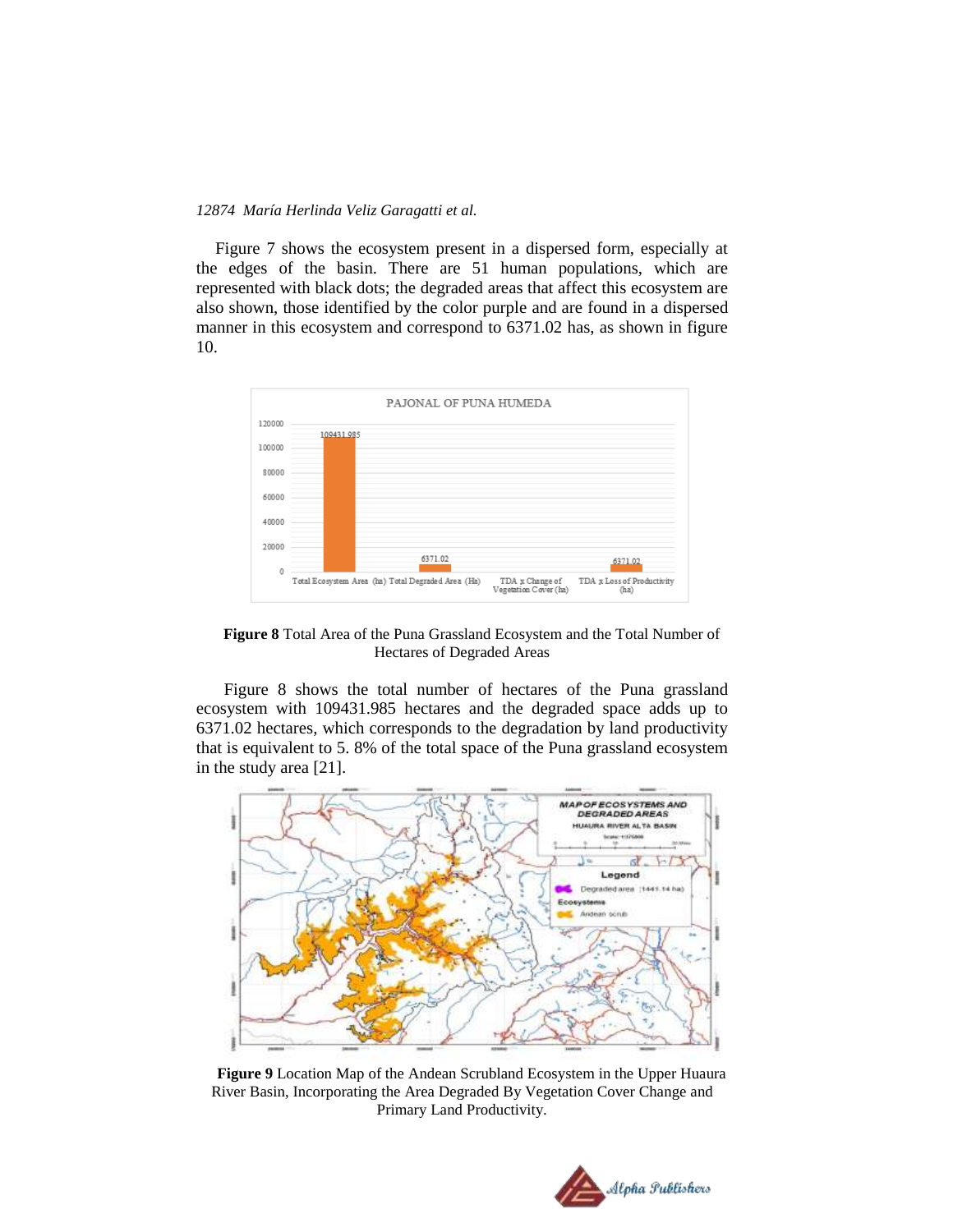Figure 9 shows this ecosystem in the central part of the Basin and very close to the roads that can be seen on the map in red lines. It presents a degraded space that can be seen as purple spots that add up to 1441.14 ha. It presents 77 human populated areas in its territory, which are expressed in black points present in the map [22].



**Figure 10** Total Area of the Andean Scrub Ecosystem and Total Has of Degraded Areas.

Figure 10 shows the total of 91063,885 has. of the Andean Scrubland ecosystem present in the studied basin; it also indicates the total area degraded by land use change which is 11.17 has. and 1429.97 has. of area degraded by loss of Primary Productivity, both summed up to present a total of 1441.14 which corresponds to 1.8% of the Andean Scrubland ecosystem. [22,23].



**Figure 11** Location of the Bofedal ecosystem and High Andean Relict Forest in the Upper Huaura River Basin, Incorporating the Area Degraded by Change in Vegetation cover and Primary Land Productivity.

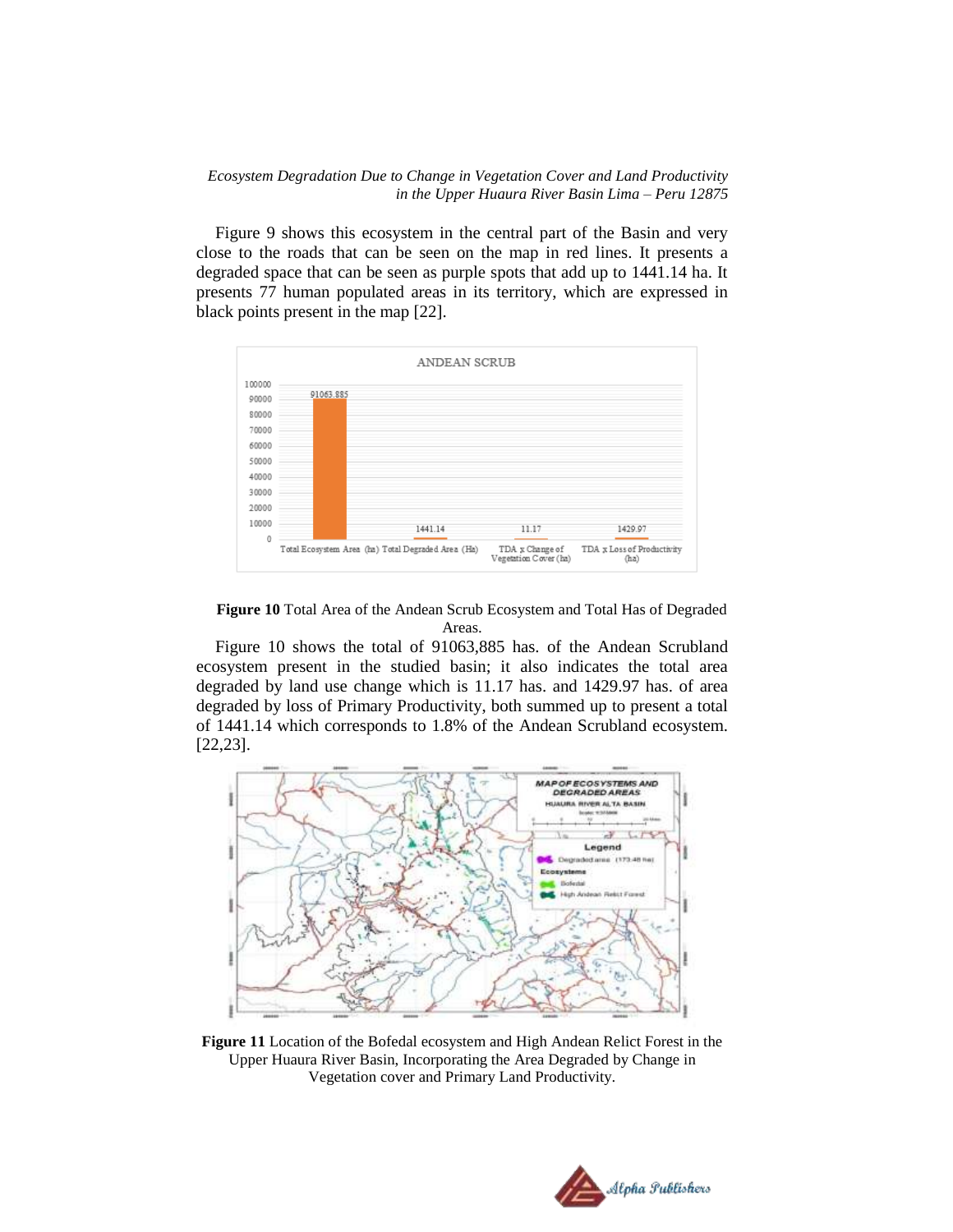Figure 11 shows the Bofedal, an ecosystem that is quite related to the High Andean Relict Forest. This ecosystem is identified with a light green color and is distributed in a vertical strip that crosses the Upper Huaura River Basin from north to south. It presents degraded spaces in the form of purple spots incorporated over the Bofedal area and corresponds to 92.49 has. In this ecosystem there are 2 villages. The figure for the degraded area in the legend in Figure 13 corresponds to the sum of the area degraded by the Bofedal and the High Andean Relict Forest ecosystems. [24].



**Figure 12** Total Area of the Bofedal Ecosystem and Has of Degraded Areas.

Figure 12 shows the total area of the Bofedal ecosystem present in the studied basin;[25-27] it also shows the total degraded area, which in this case belongs to degraded areas due to the loss of Primary Productivity, with 92.49 hectares, which corresponds to 5.9% of the Bofedal ecosystem.



**Figure 13** Total Area of the High Andean Relict Forest Ecosystem, and the Total Number of Hectares of Degraded Areas.

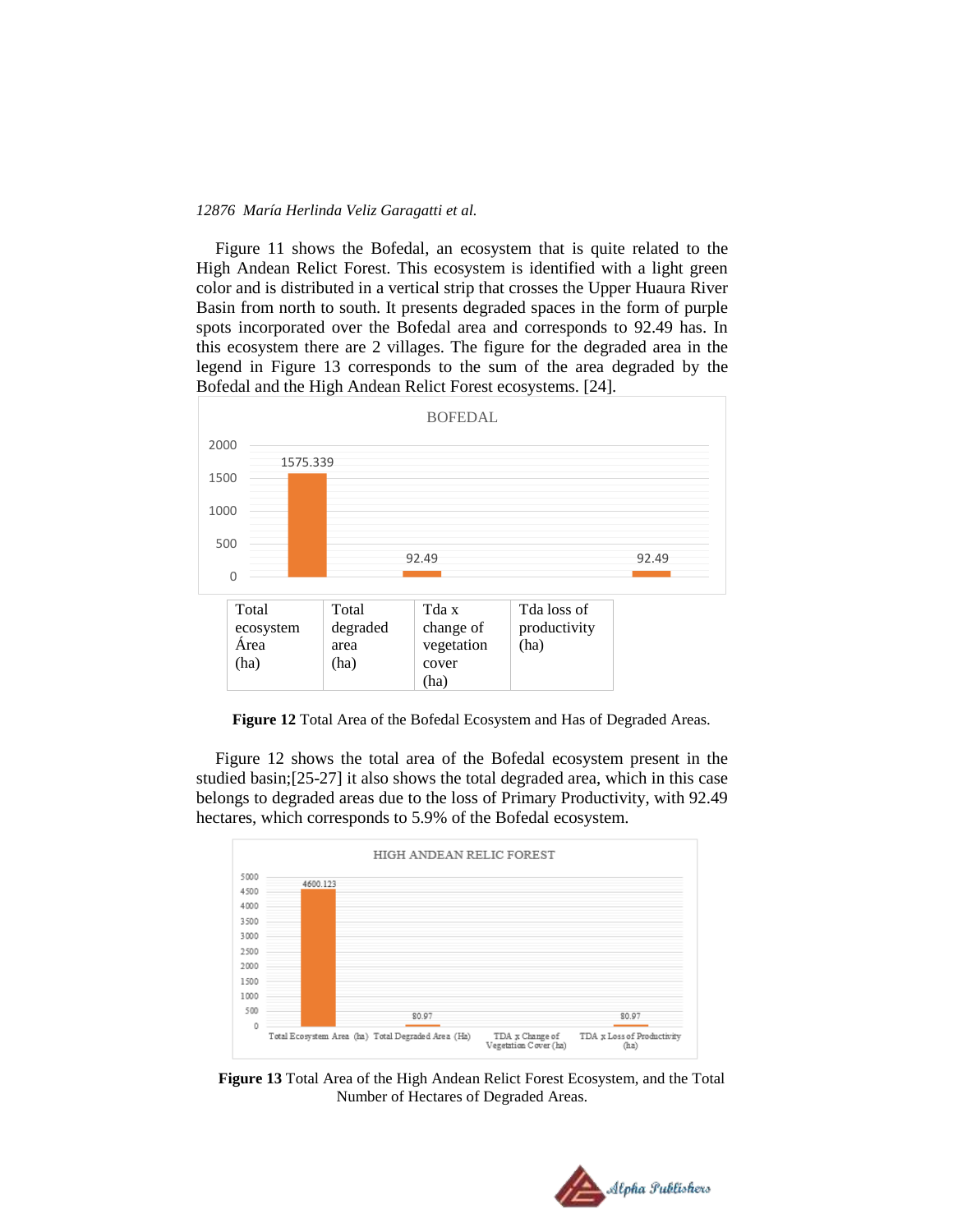Figure 13 shows the total area of 4600,123 hectares of the High Andean Relict Forest ecosystem, found in the basin studied, and presents a total of degraded area that in this case belong entirely to areas degraded by loss of Primary Productivity, with 80.97 hectares that corresponds to 1.8% of this ecosystem.



**Figure 14** Location Map of the Agricultural Zone in the Upper Huaura River Basin, Incorporating the Area Degraded by Changes in Vegetation Cover and Primary Land Productivity.

Figure 14 shows the Agricultural Zone as a living space present in the Upper Huaura River Basin, which is located very close to the rivers and of course directly related to human settlements, which in turn are located along the roads; it is represented on the map by the color yellow. The degraded area in this space is 931.08 hectares and is expressed on the map in the form of purple spots. The human settlements present are 64 and are represented as black dots. [28,29].



**Figure 15** Total life area known as Agricultural Zone and the Total Number of has. of Degraded Spaces.

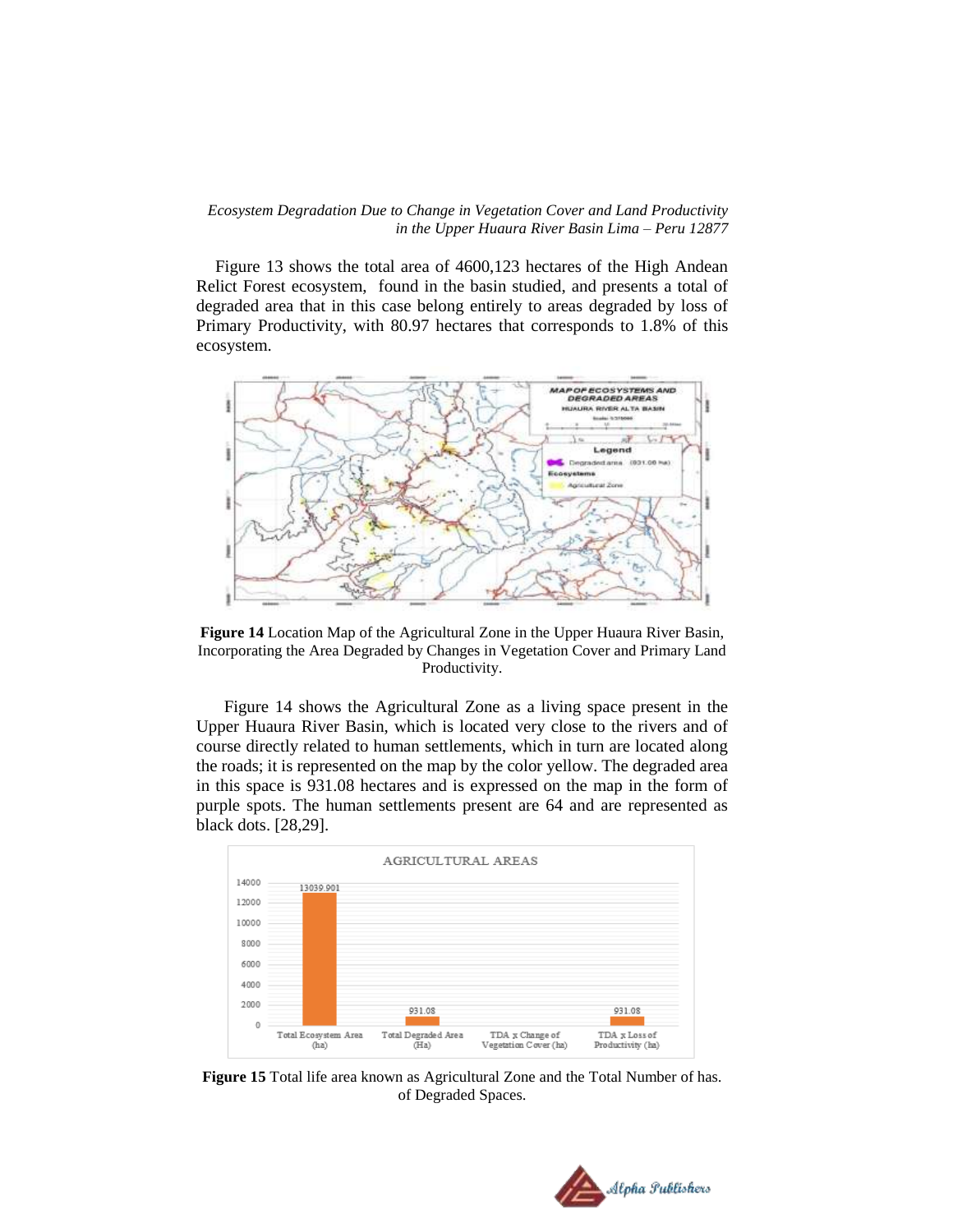Figure 15 shows the total area of the Life Zone known as the Agricultural Zone, which has a total of 13039,901 hectares. It also shows the total degraded area, which in this case belongs entirely to areas degraded by loss of Primary Productivity, with 931.08 hectares, which corresponds to 7.1% of this life zone.

### **4 Discussion**

The evaluation of the thematic accuracy of the results obtained through the high resolution images makes it possible to determine the degree of concordance between the results produced from degraded areas with what can be observed in the field for the upper Huaura River Basin. This accuracy is of the order of 78%, with a Kappa value of 0.55, which indicates that the information has a moderate degree of agreement with respect to the evaluation in the office.

The results allowed us to determine nine ecosystems in the study area, of which seven have been analyzed, the two not examined correspond to water mirrors, considering that the ecosystems of lakes, lagoons and rivers, are not affected by the change in land cover and land productivity.

The ecosystems analyzed were: Bofedal, 1575,339 hectares; High Andean Relict Forest, 4600,123 hectares; Andean Scrub, 91063,885 hectares; Puna Húmeda grassland, 109431,985 hectares; Periglacial, 57373,78 hectares; Glacial, 873,407 hectares; and Agricultural Zone, 13039,901 hectares.

The resulting analysis shows that the degradation of the ecosystems is almost exclusively due to the decrease in land productivity, which in total is 8,916.7 hectares and corresponds to 5.01% of the total area occupied by the seven ecosystems analyzed, and 3.19% of the territory of the Upper Huaura River Basin. Although the degraded territory in terms of surface area is not extensive, it has special significance given that the degraded surface area represents a decrease in ecosystem services linked to water regulation and erosion control.

The glacial and periglacial ecosystems are those found in the highest area of the basin under study, located between 4,500 and 5,000 meters above sea level, both have no degradation detected, influenced by the little or no vegetation, however, we must consider that the glaciers in Peru, from 1955 to 2016 has decreased by 53. 56% [25].and we can observe the anthropic influence on the periglacial ecosystem expressed in the presence of 6 towns in its territorial space which, if they do not develop under a conservationist form of life, can affect this fragile ecosystem that presents cryotubes vegetation, by the successional dynamics .

The Puna Húmeda is the dominant ecosystem in the High Basin of the Huaura River, with 109431.985 hectares and a degraded space of 6371.02 hectares, which is generated by the loss of primary productivity and is influenced by the presence of 51 villages that generate diverse anthropogenic

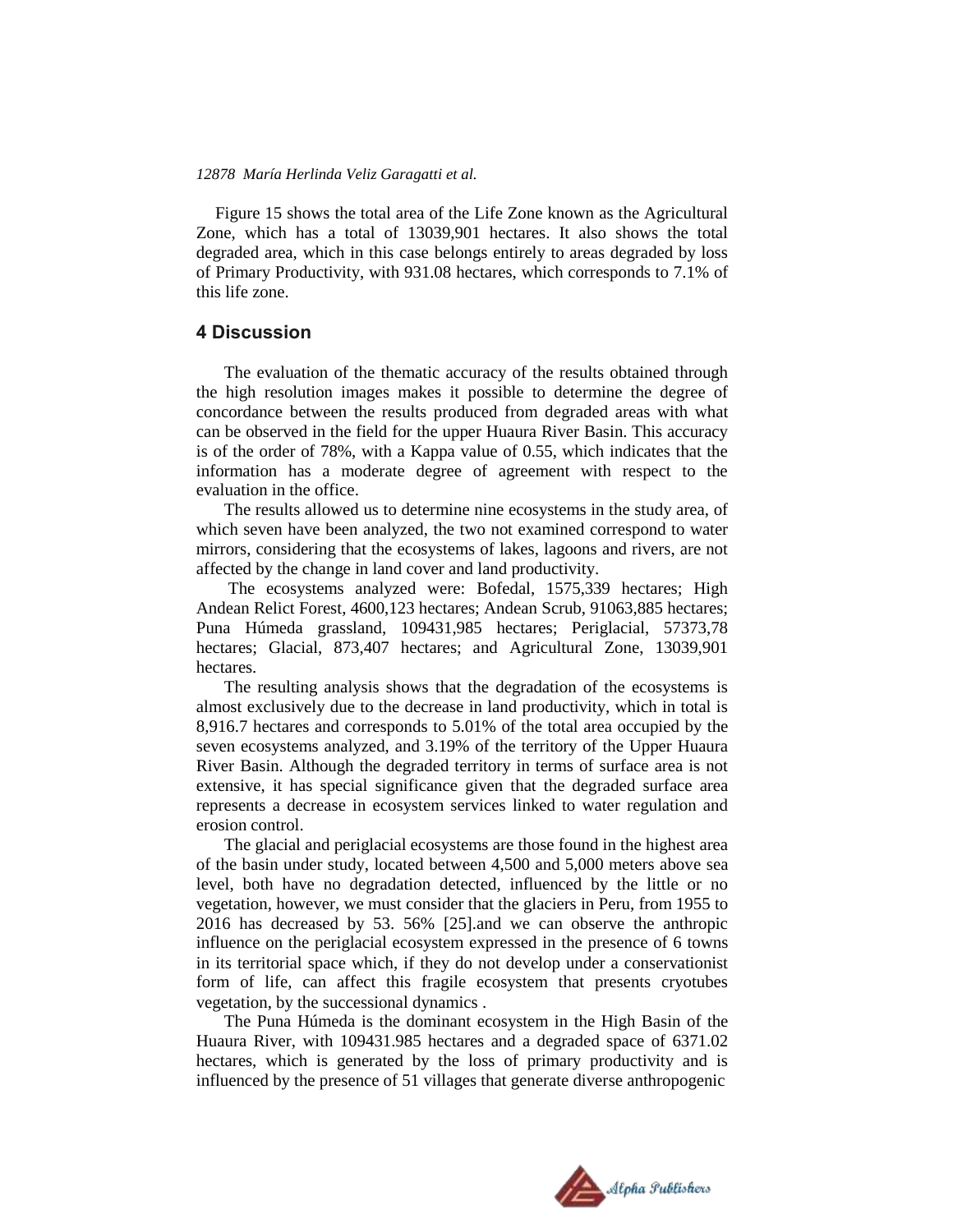activities producing 5.8% of degradation of this high Andean environment. This ecosystem occupies flat, undulating or hilly lands with moderate slopes whose spaces are protected by herbaceous vegetation made up of low grasses [25]. which allows it to maintain the humidity that characterizes it by allowing the formation of shrubby vegetation that generates greater protection; therefore, it is important to maintain this ecosystem in its best natural conditions considering that it is the dominant environment in the Huaura River basin

The Andean Scrubland is the second largest ecosystem in the Upper Huaura River Basin, with 91063,885 ha, The communication routes have affected its territory and it presents a degraded space of 1441.14 has. which corresponds to 1.8% of the ecosystem, however, in this case 11.17 has. are affected by land cover change which is 0.7% of the degraded space; and the loss of productivity is 1429.97 has. which corresponds to 93% of the degraded space; in this ecosystem there are 77 towns whose anthropic influence produces the deterioration of 1.8% of this ecosystem. The altitudinal range of this ecosystem is wide from 1500 to 4500 meters above sea level, which generates a high fragility if its soil is not covered by woody and shrubby vegetation [26].

The Bofedal is one of the least represented ecosystems in the study basin, with 1575,339 hectares; the degraded zone is 92.49 hectares, an area that corresponds entirely to the loss of primary productivity and affects 5.9% of this ecosystem. The bofedal is considered a high Andean wetland, with limited spaces, present only in the Central Andes, located from 3800 masl to more, present in plains where they store water from rainfall, glacial melt and some from subway outcrops and by the present climate change; therefore, the Bofedales that are presented in the territory of the High Basin of the Huaura River, must be cared for to maintain this environment of great ecosystemic importance.

The High Andean Relict Forest ecosystem is the third one with less hectares present in the High Basin of the Huaura River, with 4600.123 has., it presents a degraded zone of 80.97 has. that corresponds to the loss of Primary Productivity being 1.8% of this ecosystem. The High Andean Relict Forest, is present between 3600 and 4900 meters above sea level, they are called Relict because of their small area and steep slopes with little accessibility. They are forests of Polylepis associated with Gynoxis. sp., of shrub character that reach 3 meters in height and present the substrate covered with puna vegetation [26]. Therefore, the High Andean Relict Forest is a highly fragile ecosystem that may disappear if it is not supported by the other ecosystems that surround it, due to its reduced surface area, preventing the influence of the climate change present on the planet.

Of the total degraded areas identified, 68% have been categorized according to their origin and intensity. Of the total of categorized degraded

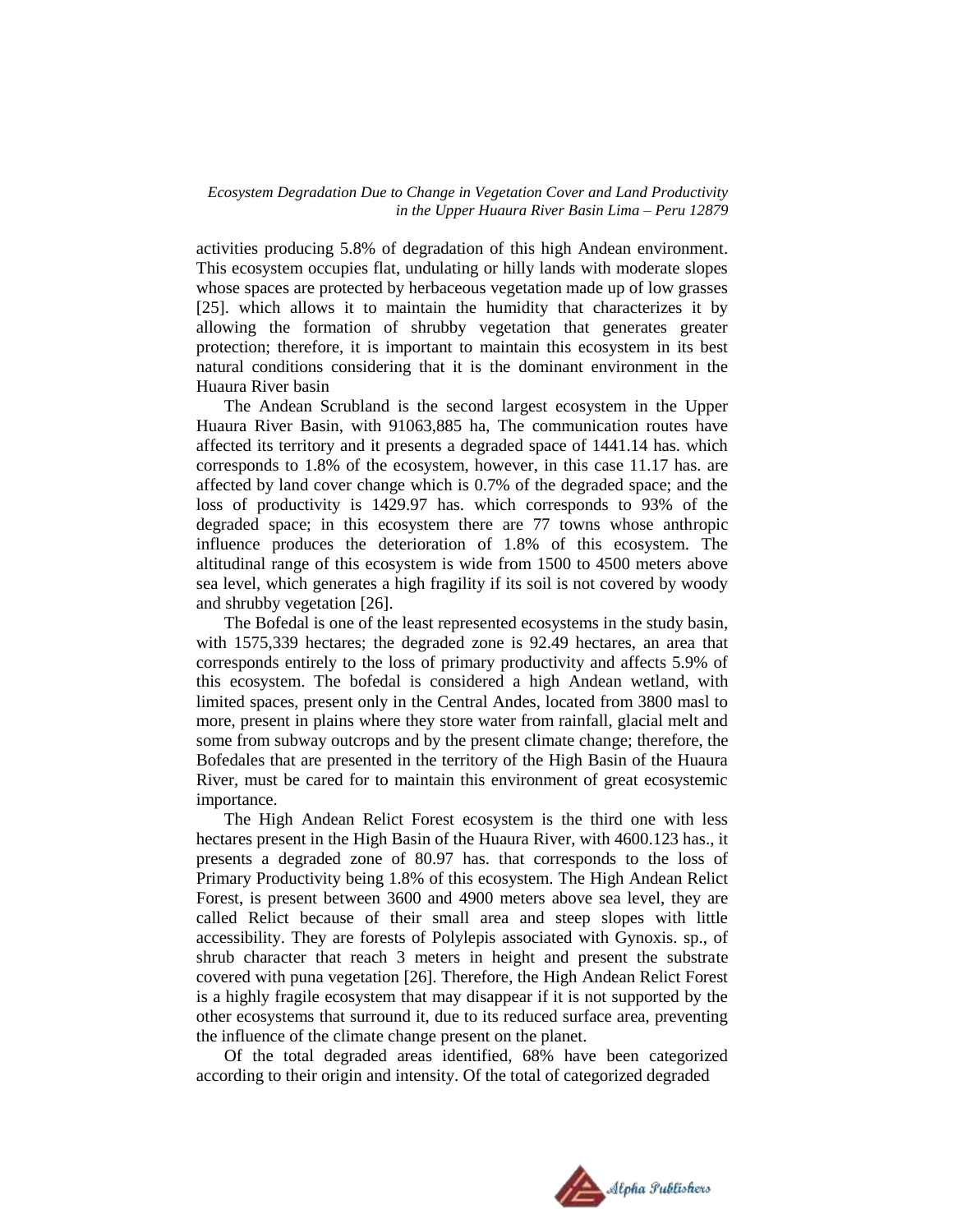areas, 1642.59 hectares have a primarily anthropic origin, meaning that some human factor such as the influence of roads, human settlements, agricultural activity is related to this degradation. In this sense, these areas are the objective of implementing measures to recover ecosystems and ecosystem services, mainly those of water regulation, applying natural infrastructure measures implemented through public or private investment projects.

### **5 Conclusions**

This research work has allowed a deep analysis of the High Basin of the Huaura River, showing its different ecosystems and the degradation that each one of them presents due to the change in the vegetation cover and land productivity, locating the amount of settlements and construction of transportation routes that have influenced the alteration of their ecosystems.

Seven were the ecosystems analyzed and a degradation of 8,916.7 hectares was generated until now, which corresponds to 5.01% of the area occupied by these life spaces; in addition, the degradation studied corresponded to 3.19% of the territory of the upper basin of the Huaura River. Even though the percentage of deterioration due to vegetable coverage and land productivity is considered low, the geographical characteristics of the basin present a wide range of altitude and important slopes that generate several ecological floors or life zones that make them fragile and sensitive to the changes that occur in it; for this reason, it is necessary to orient the activities that take place in this high basin, to offer quality of life to its inhabitants causing the minimum deterioration of its territory.

Both the Puna Húmeda and the Matorral Andino, the two ecosystems with the greatest presence in the upper basin, need their natural eco-systemic conditions to remain in force and although their spaces have been affected by the construction of communication routes, which has allowed human migration generating unplanned human settlements, the environmental conditions so far are not highly harmful and nature-friendly activities can be oriented for the development of human populations.

The Bofedal and the High Andean Relict Forest are not very extensive environments in the Basin under study, because they are spaces with ecosystemic characteristics of narrow ranges in their geographical and abiotic conditions, which make them highly vulnerable and of important need to conserve them because they can easily disappear from the planet, therefore, it is necessary that the habitats of their surroundings are kept healthy; both environments are little degraded in the high Basin, so we are in the opportunity to keep them in balance.

The ancestral agricultural zone considered as a life zone of the upper basin under study, presents less than 10% of deterioration, so it can be preserved for posterity by proposing organic crops.

Of the 7 ecosystem analyzed, 5 present degraded surfaces on which

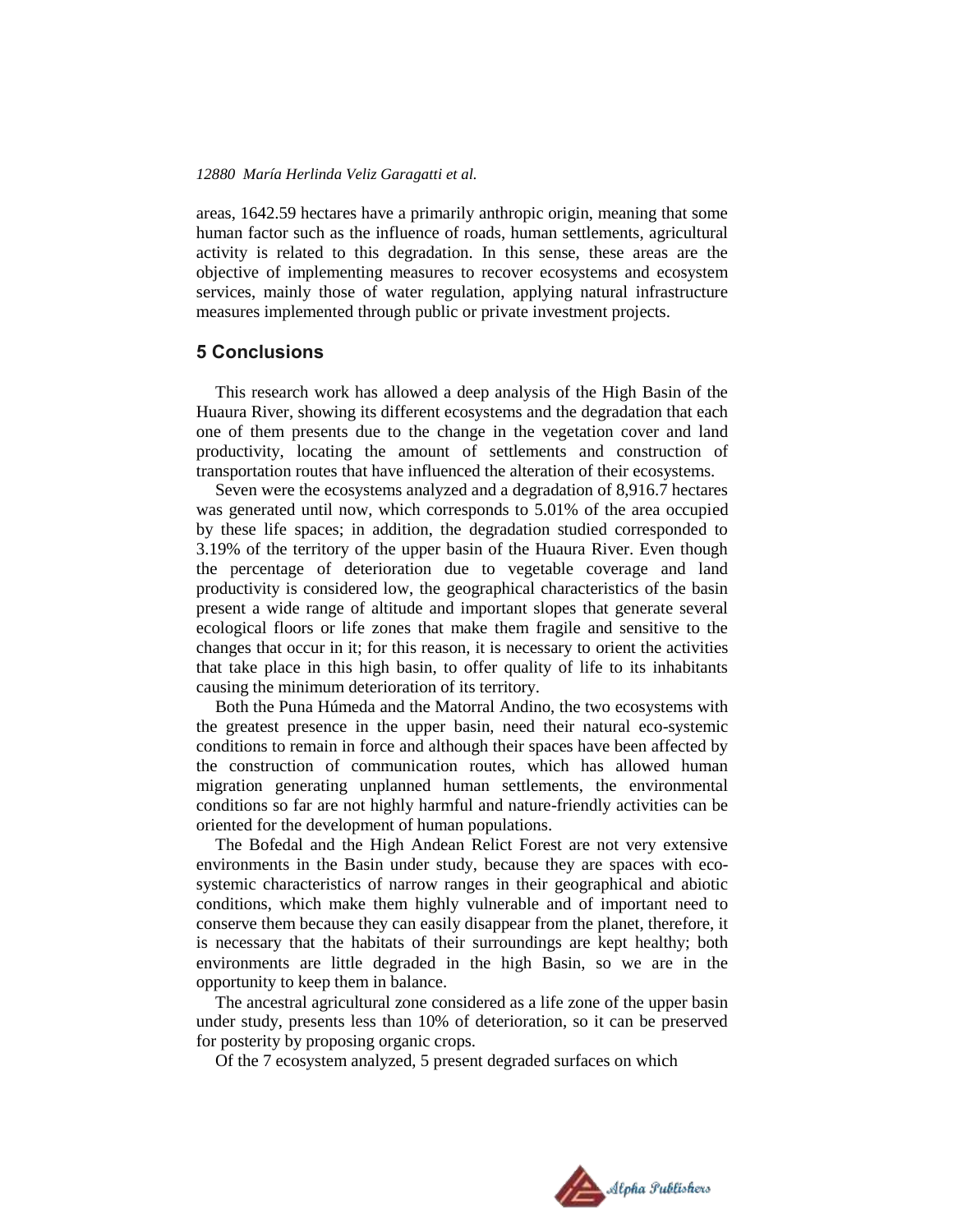recovery measures should be implemented, considering the type of ecosystem, prioritizing those that have water and biological importance. These measures should be implemented in the logic of investment projects or recurrent actions of state entities, as well as private initiatives of companies or civil society organizations, to restore ecosystems and ecosystem services such as water regulation or erosion control, articulating to the mitigation or adaptation measures against climate change and environmental land management processes.

# **References**

- [1] Minagri. "Principales cuencas hidrográficas a nivel nacional", 2015. Available online : [https://www.minagri.gob.pe/portal/54-sector](https://www.minagri.gob.pe/portal/54-sector-agrario/cuencas-e-hidrografia/372-principales-cuencas-a-nivel-nacional)[agrario/cuencas-e-hidrografia/372-principales-cuencas-a-nivel-nacional](https://www.minagri.gob.pe/portal/54-sector-agrario/cuencas-e-hidrografia/372-principales-cuencas-a-nivel-nacional)
- [2] Ibarra J, Román R, Gutierrez K, Gaxiola J, Arias V, Bautista M. Cambio en la cobertura y uso de suelo en el norte de Jalisco, "México: Un análisis del futuro, en un contexto de cambio climático", Revista Ambiente e Agua, p. 111-128, 2011.
- [3] Patiño J, León Pelaez J, Montes L:HL. "Propuesta Metodológica para comparar el efecto de diferentes coberturas vegetales en la regulación de cauales en cuencas hidrográficas", Aplicación en la microcuenca de la quebrada La Murciélago, Antioquía. Avances en Recursos Hidráulicos, 2007.
- [4] Minam. Mapa Nacional de Ecosistemas del perú. Lima, 2019, Available online: https://sinia.minam.gob.pe/mapas/mapa-nacional-ecosistemasperu
- [5] Murillo A. "Análisis De Cambios De Cobertura Y Uso Actual De La Tierra Con Imágenes Satelitales Del Distrito De Llacanora, Periodo 2001-2016",Cajamarca, 2017, Available Online: http://repositorio.unc.edu.pe/handle/UNC/1687
- [6] Ledezma J, García M. "Cambio de Cobertura de la Tierra en el área de influencia del proyecto de interconexión entre Pucallpa y Cruzeiro do Sul, Perú", Pucallpa, 2015, Available Online: https://www.conservationstrategy.org/sites/default/files/field-

files/Complement\_to\_PUCALLPA\_final.pdf

- [7] Vlek P, Le Q, Tamene L. "Assessment of land degradation, its possible causes and threat to food security in Sub-Saharan Africa", CRC Press, Economics of Land Degradation, pp.57-86, 2010.
- [8] Yengoh G, Dent D, Olsson L, Tengberg A, Turkey C. "The Use of the Normalized Difference Vegetation Index (NDVI) to Assess Land Degradation at Multiple Scales: a review of the current status, future trends, and practical considerations, Lund University Centre for Sustainability Studies, 2015. Available online: https://www.stapgef.org/sites/default/files/stap/wpcontent/uploads/2015/05/Final-report-The-use-of-NDVI-to-assess-landdegradation-G.-Yengoh-et-al..pdf

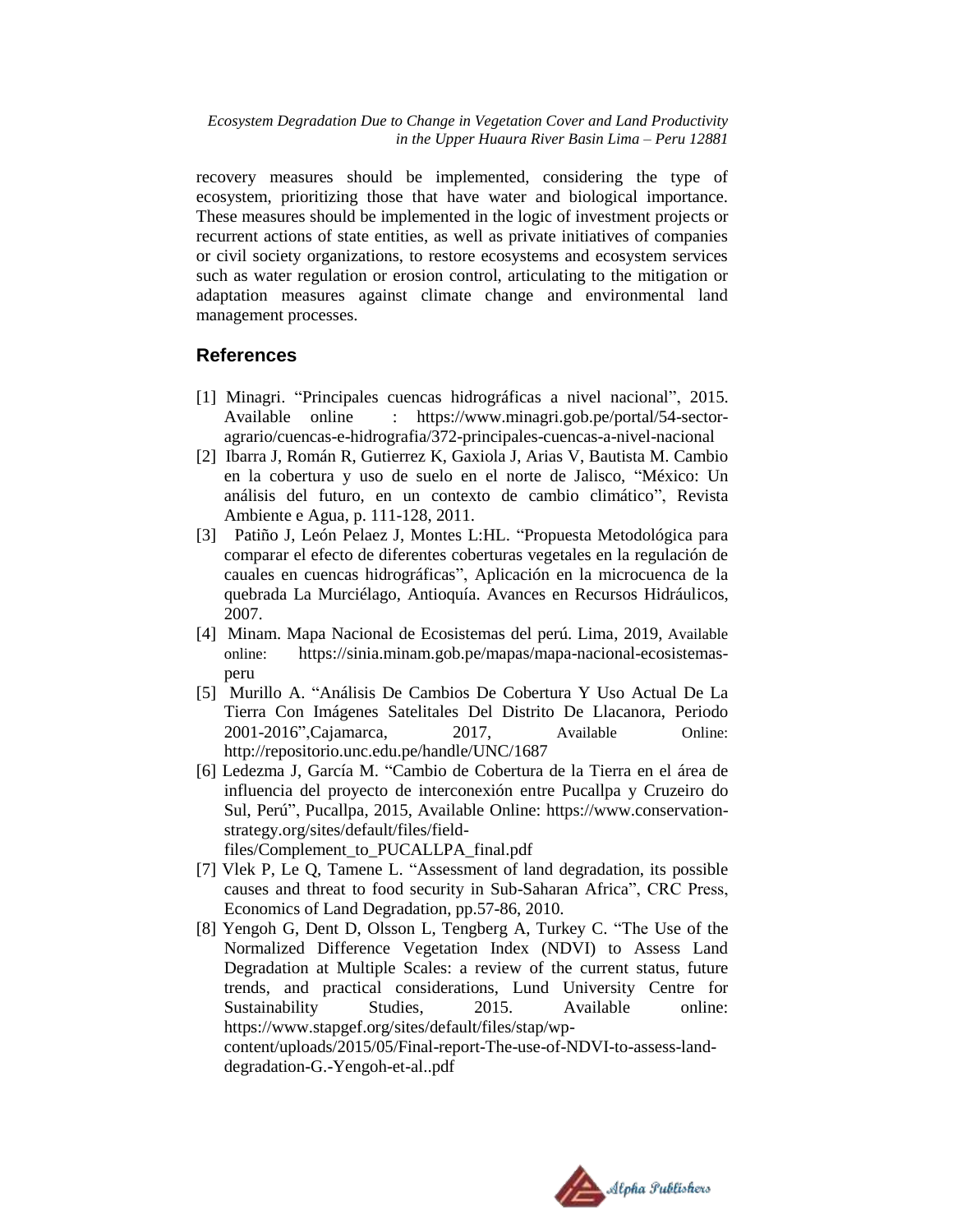- [9] Hoekstra J, Eklundh L, Seaquist J, Smith B, Ardo J, Olsson L, et al. Confronting a biome crisis: global disparities of habitat loss and protection. In.: Ecol Left, 2005.
- [10] Ramos, L, Esenarro, D, Rodriguez C. and Lagos J, "Recovery of public spaces for the conservation of green areasin Tablada Lurin", IOP Conf. Series: Materials Science and Engineering, Vol. 910, 2020.
- [11] Nájera G, Bojorquez J, Vilchez F. "Cobertura del terreno y uso del suelo de la reserva ecológica sierra de San Juan, Nayarit. En: Reunión De", Reunión de Investigación y Desarrollo Tecnológico, 2000.
- [12] Reyes H, Aguilar M, Aguirre J, Trejo I. "Cambios en la cobierta vegetal y uso de suelo en el área del proyecto Pujal-Coy", In. San Luis Potosí: Investigaciones Geográficas, 2006.
- [13] Marquez A. "Cambio de uso de suelo y el desarrollo turístico en Bahía de Banderas", Ciencia UANI. 2008.
- [14] Gonzáles A, Bojorquez J, Nájera O, García J, Madueño A, Flores F. "Regionalización ecológica de la llanura costera norte de Nayarit, México", Investigaciones Geográficas, 2009.
- [15] Kendall M. "Rank Correlation Methods", 4th edition London: Charles Griffin, 1975.
- [16] Gilbert R. "Statistical Methods for Environmental Pollution Monitoring", Van Nostrand Reinhold Company New York,1987, Available online: https://www.osti.gov/servlets/purl/7037501/
- [17] Esenarro D, Cabello F, Amaya P, and Vargas C. "Camping Area and Dock with Viewpoint to Promote Sustainable Ecotourist in the Ticcllacocha Lagoon, Tanta-Peru", International Journal of Environmental Science and Development, Vol. 11, 2020.
- [18]Available Online: [http://www.millenniumassessment.org/docu](http://www.millenniumassessment.org/docu-ments/document.356.aspx.pdf)[ments/document.356.aspx.pdf.](http://www.millenniumassessment.org/docu-ments/document.356.aspx.pdf)
- [19] Dominati EJ, Patterson M, Mackay A. "A framework for classifying and quantifying the natural capital and ecosystem services of soils", Ecological Economics, Vol. 69, pp. 1858-1868, 2010.
- [20] Esenarro D, Escate I, Anco L, Tassara C, and Rodriguez C. "Proposal for an Ecological Research Center for the Recovery and Revaluation of Biodiversity in the Town of Quichas-Lima, Peru", International Journal of Environmental Science and Development, , Vol. 11, no. 4, pp.212-216, 2020.
- [21] Inaigem. "Informe de la situación de los glaciales y Ecosistemas de Montaña Perú", Instituto Nacional de Investigación en Glaciares y Ecosistemas de Montaña, 2017. Available online: https://www.inaigem.gob.pe/wp-content/uploads/2019/04/Interiores-Informe-anual-2017.pdf
- [22] MINAM. "Diversidad biológica", 6th ed. Lima; 2019.
- [23] Jara P. ,"Efectos del cambio de la cobertura vegetal y del uso de la tierra sobre la cantidad y calidad de materia orgánica del suelo en ecosistemas alto-andinos de ecuador", Salamanca: Universidad de Salamanca, 2018.

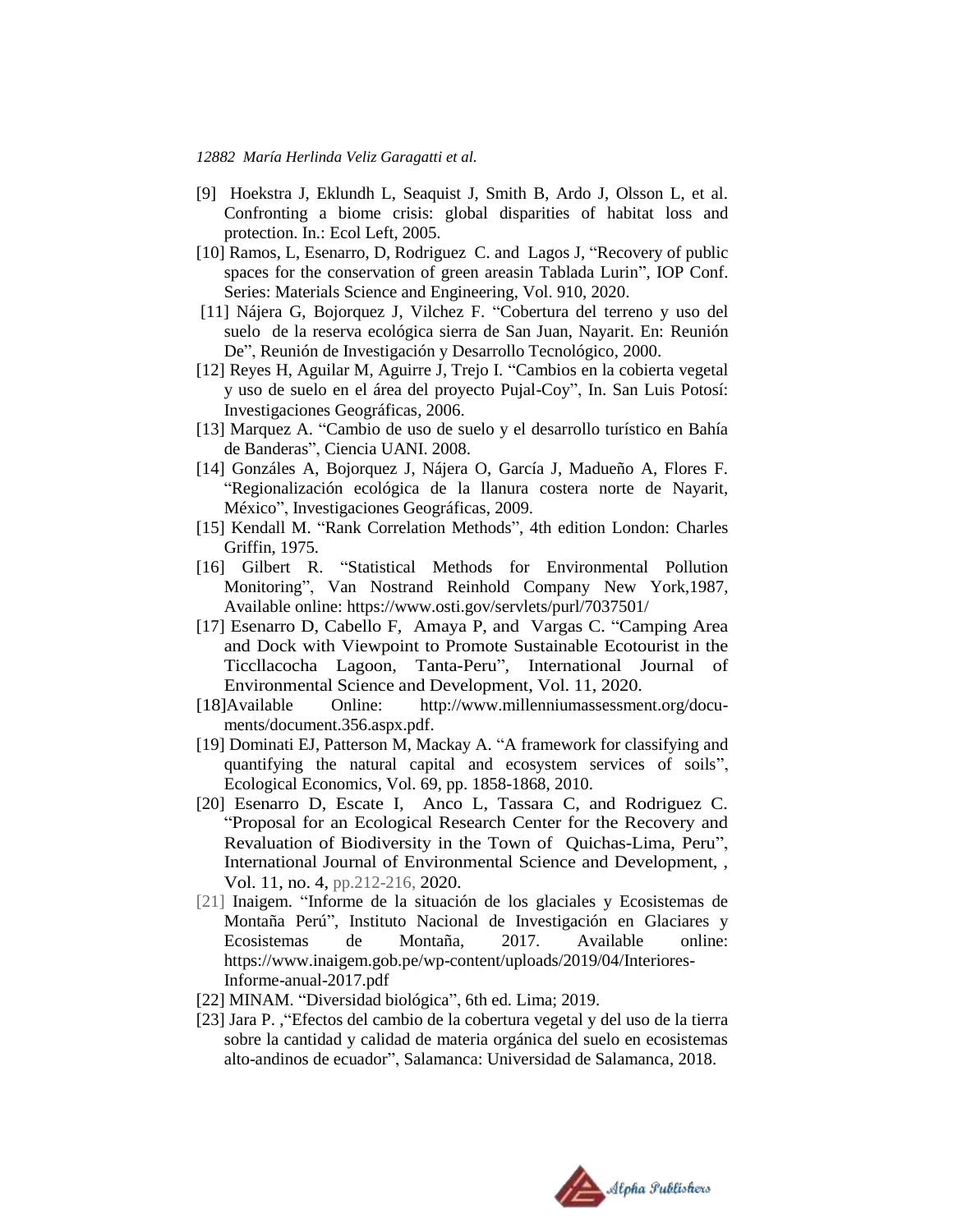- [24] León A. "Reserva de Carbono en bofedales y su relación con la florística y condición del pastizal Lima", 2016.
- [25] Cerrón J, Castillo J. BV, Peralvo M, Mathez S. "Relación entre árboles, cobertura y uso de la tierra y servicios hidrológicos en los Andes Tropicales", Una síntesis del conocimiento. LimaCentro Internacional de Investigación Agroforestal, 2019.
- [26] Esenarro D, Rodriguez C, Huachaca K, Cachay B & Aylas C. "Classification and Characterization of the Sustainable Wetland Bello Horizonte", Test Engineering & Management, pp.13453– 13458, 2020.

# **Biographies**



**María Herlinda Veliz Garagatti** Professor at the Faculty of Environmental Engineering and Graduate School of the National University Federico Villarreal, biology.



**William Augusto Llactayo León** Geographical Engineer, specializing in Environment and Natural Resources, graduated from the Universidad Nacional Mayor de San Marcos. He currently works in the Ministry of the Environment of Peru, in the General Directorate of Environmental Territorial Planning